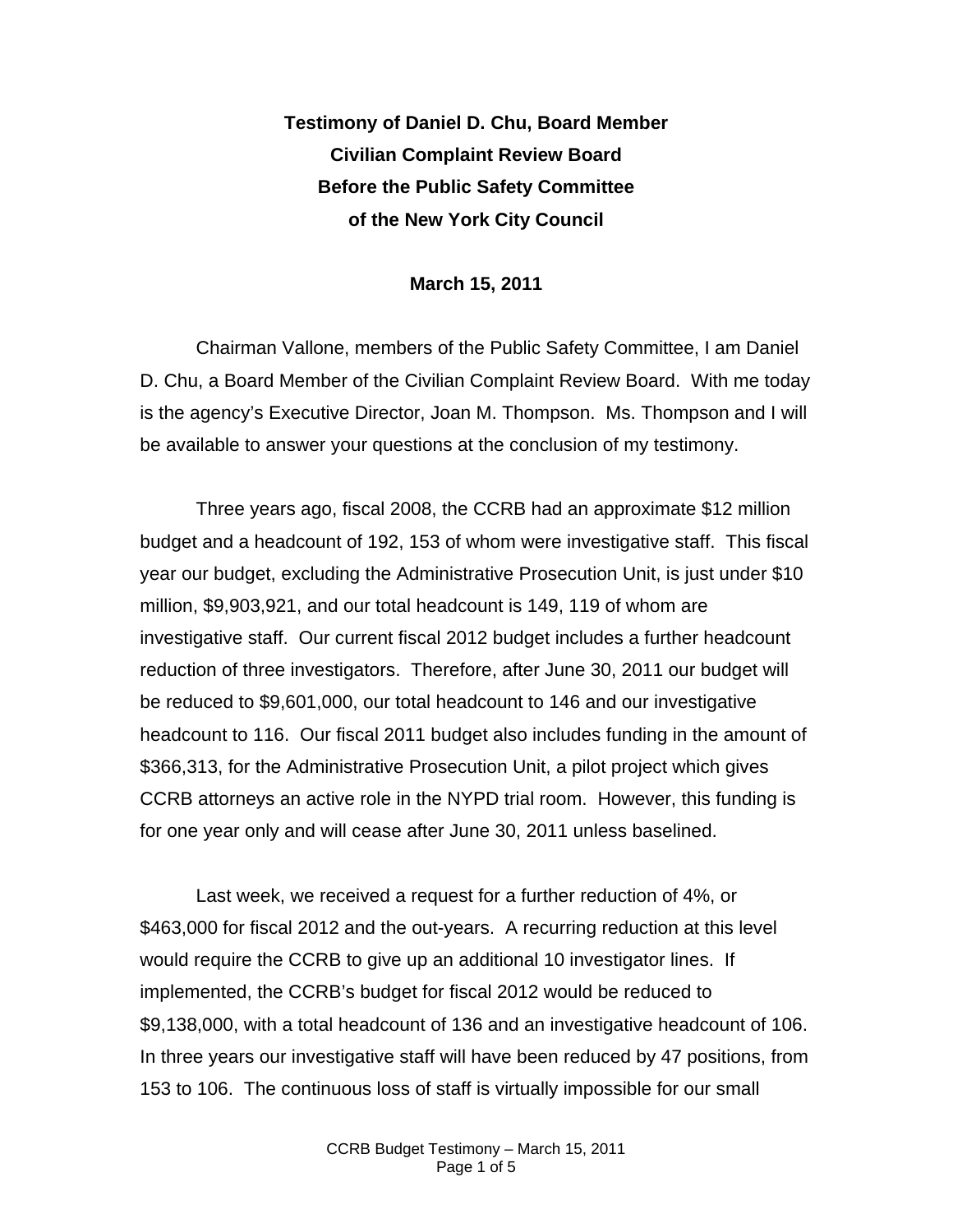agency to absorb. Additionally, our pilot prosecution program is at risk. At present, we have no indication whether the funds for our Administrative Prosecution Unit will be baselined.

## **Loss of 13 Investigative Positions**

The loss of 13 investigative positions will erase our recent productivity gains and we will not be able to keep pace with complaint filings. By the end of 2009, the agency's open docket was 3,358 cases; while, by the end of 2010, it was only 2,786. This reduction was accompanied by a reduction in the average time it took to complete an investigation. In 2009, when efficiency was at low levels, it took an average of 349 days to complete a full investigation and 394 days to complete a substantiated investigation. However, in 2010 the average time to complete a full investigation decreased to 299 days, and the average time to complete a substantiated investigation decreased to 357 days. We predict that the loss of 13 investigators will result in the open docket rising by 845 cases each year. Additionally, for fiscal 2012 our average time to complete a full investigation will increase to 355 days and the average time to complete a substantiated investigation will climb to over 400 days for fiscal 2012. Consequently, 36% of substantiated cases referred to NYPD will be 15 months and older, which would be double the rate of 2010**.** This is very significant, as the NYPD has consistently indicated that the older a case, the more difficult it is to impose discipline. The rate at which the NYPD declined to prosecute CCRB cases was 17% for 2010, a significant reduction from the last three years when it has been on average 30%. If, however, the age of our substantiated cases increases, we can expect the decline to prosecute rate to rise.

In addition to the devastating effect the loss of investigators will have on the agency's investigative operations, with less staff the CCRB will be unable to continue its expansion of two important programs, Mediation and Outreach, as both are staffed through our investigator pool. In the beginning of 2010, the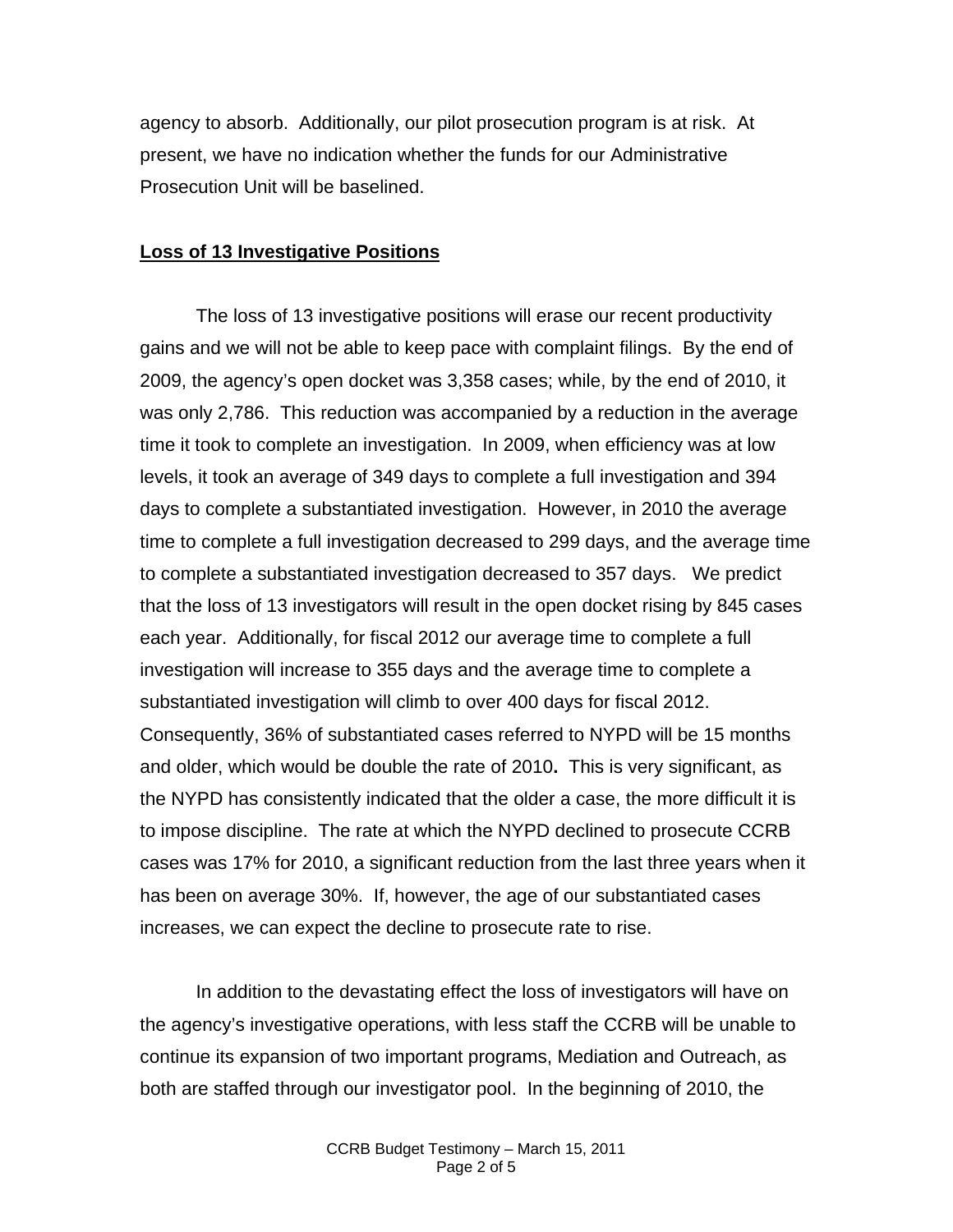Board reiterated its commitment to these programs and 2010 has been a success in this regard.

In 2010, the number of cases that the CCRB resolved through mediation rose by 33% from the prior year. In 2009, the CCRB mediated 118 cases and in 2010 the agency mediated 157 cases, the highest annual number of mediations since the program began in 1997. Additionally, in 2010, 82% of officers who were offered mediation, accepted it. This is a significant increase from prior years, 2008 and 2009, when the rates were 68% and 74%, respectively. The acceptance rate for civilians also increased, from 50% in 2008 to 53% in 2009 and 56% in 2010.

The Outreach Unit has almost doubled the number of outreach presentations it conducts annually. In 2009, the CCRB conducted 49, and in 2010 we conducted 95. Equally important, we have been careful to reach those groups whose members may have frequent encounters with police, such as Public Housing tenants associations, community groups and high schools in areas with high CCRB complaint rates. In addition, the Board has conducted its regular monthly meeting outside its offices in Manhattan. The Board has held its meeting in Brooklyn, Queens, and Staten Island and is scheduled to visit the Bronx this spring.

## **The Loss of the Administrative Prosecution Unit**

In February 2010, the Police Commissioner and the CCRB Chair announced a pilot program under which CCRB attorneys would be designated as lead prosecutor for a portion of the substantiated CCRB cases brought to trial.

The project was funded by the Administration for fiscal year 2011 through a one-time increase to the CCRB's budget. The funds provided for four new positions, two attorneys, one investigator and one clerical. In September 2010, we hired one attorney and later that month OMB instituted a hiring freeze. In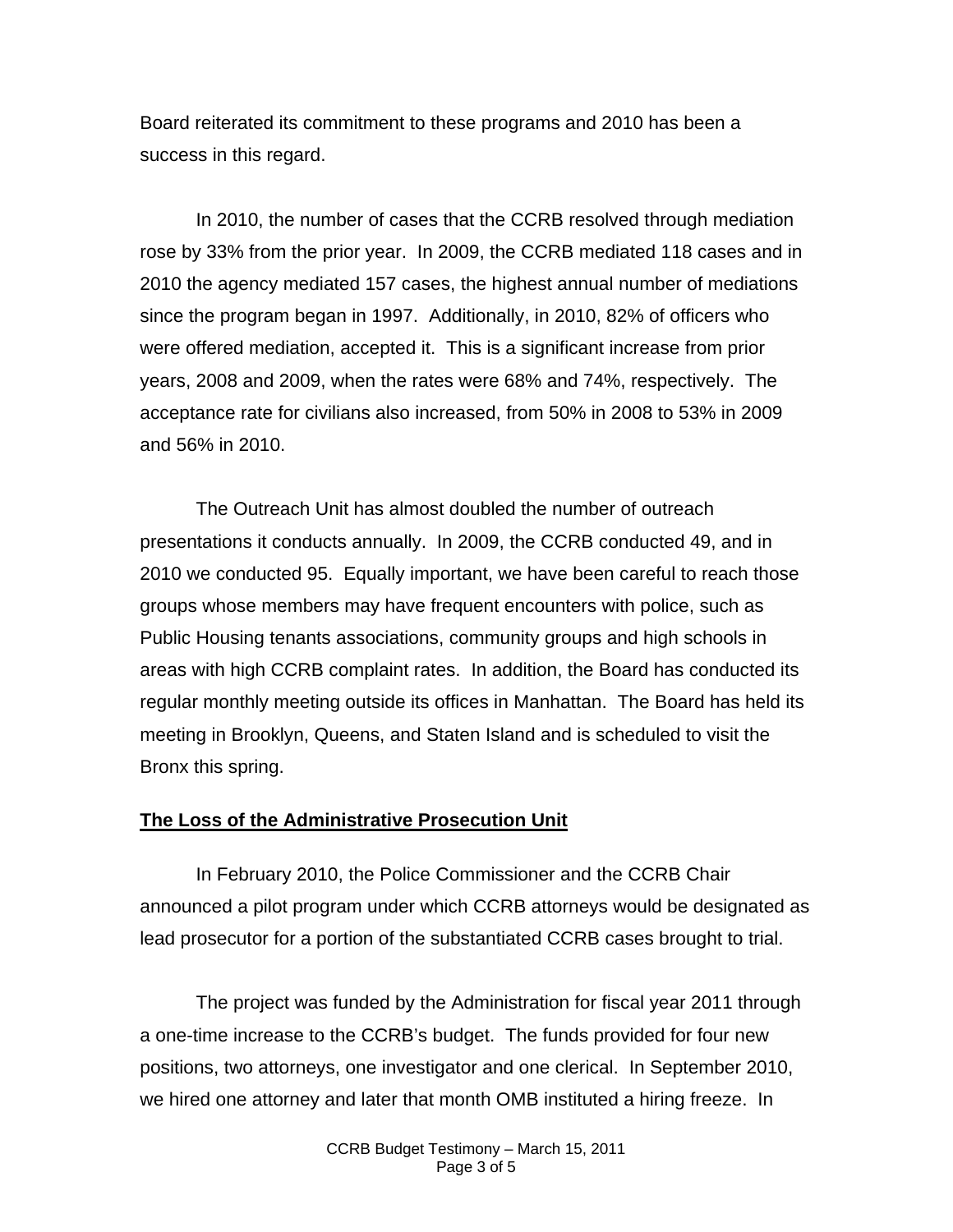November 2010, OMB lifted the freeze, but required agencies to lose two people before it would approve one new hire, the "two-for-one hiring" requirement. In February 2011, we were able to fill the investigator position. Currently, we have two vacant positions, one attorney and one clerical. Given the constraints of the "two-for-one hiring" requirement and no guarantee of funding past June 30, 2011 we do not anticipate being able to hire for either position.

With our limited staffing we have already laid the foundation for a program that we believe is fundamental to improving civilian confidence in the New York City Police Department. The Administrative Prosecution Unit builds on our Second Seat program which started in the fall of 2008. Prior to 2008, despite much public pressure and debate the CCRB had no influence over substantiated cases once they were forwarded to the NYPD, let alone the prosecution of such cases. Today, we are proud to report that CCRB attorneys have assisted in the prosecution of eleven trials and participated in an additional six plea negotiations. Our active presence in the trial room through both programs is historic and increasing in frequency. So far in 2011, CCRB attorneys have participated in four trials, including one scheduled for today, and have nine more designated. Our lead prosecutor has completed three lead prosecution training trials and her first solo lead prosecution case is scheduled for May 24, 2011.

The benefits of the CCRB's participation in the prosecution process are already evident. CCRB attorneys can explain to judges the crucial details of the investigative process, which in turn affects the weight a judge accords a particular piece of evidence or argument. Additionally, CCRB attorneys are successful at gaining cooperation from complainants to prepare for trial and ensuring their appearance at trial. Members of the CCRB's prosecution program, who are independent from the NYPD, can build on the preexisting relationship between the complainant and the initial CCRB investigator, and can meet with complainants at our offices instead of One Police Plaza. Our investigations are also strengthened by our participation. CCRB prosecutors have incorporated